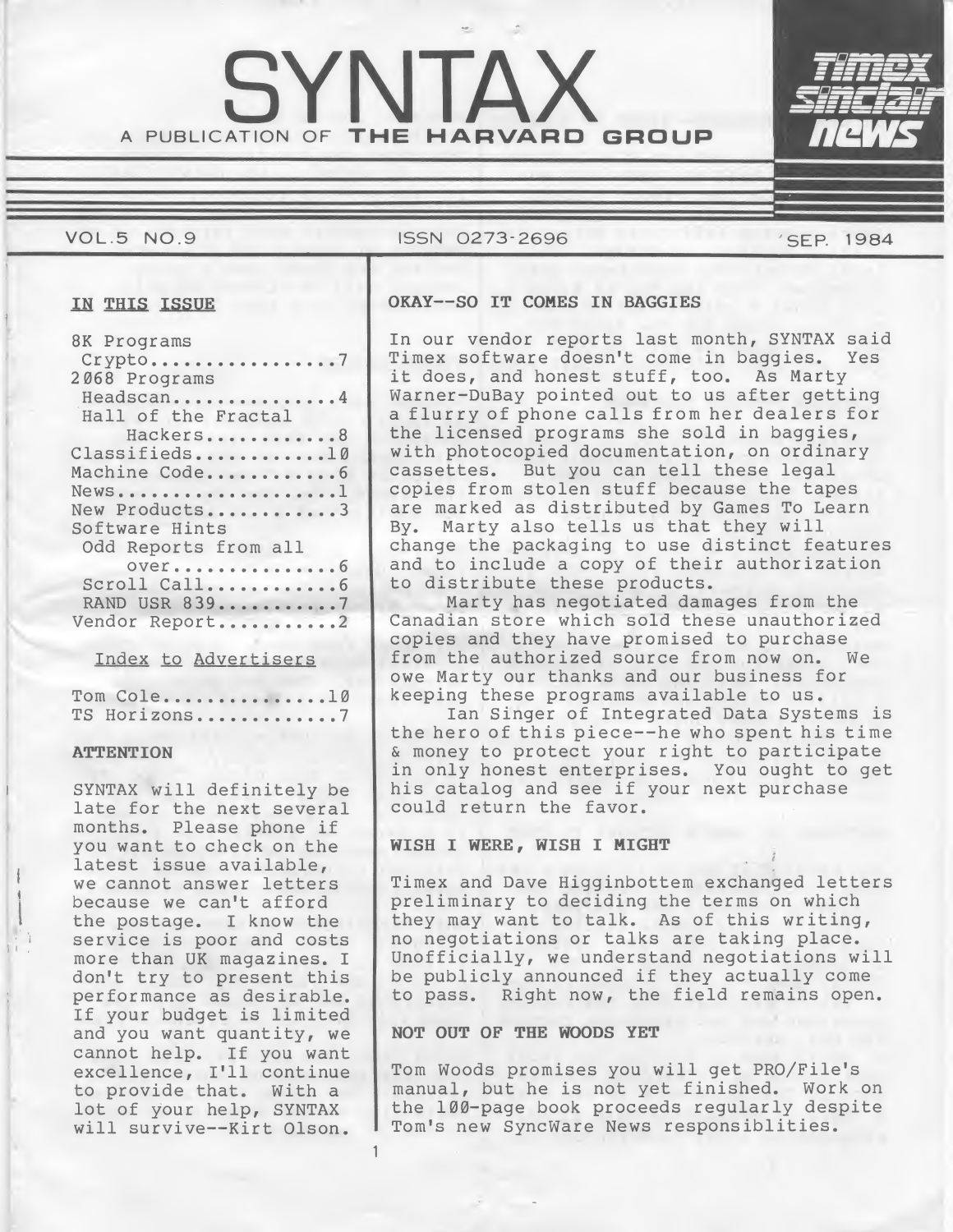# NY OUT OF NUMBERS--ZEBRA AC CHANGED

New York City ran out of telephone numbers so half the city will now be area code 718. Zebra Systems bulletin board is now 718/296-2229. Zebra reports 1400 calls during the first <sup>8</sup> weeks of operation. This level of activity encouraged them to upgrade from the TRS-80 Model I to a Model <sup>4</sup> with <sup>4</sup> disk drives. A1 Hartman, SYSOP for the Zebra BBS, says the board is full of good info<br>that you shouldn't miss. Call soon that you shouldn't miss.

# SINCLAIR EXPANDS EASTWARD

Sinclair Research Ltd., is building up its presence in the Middle East, where its key markets are Saudi Arabia, Egypt and the Gulf States. Alan Miles will manage Middle Eastern affairs for Sinclair, who already have a distributor network there. At the same time, John Durnford (formerly of Commodore) will manage the South East Asia territory from Singapore. Sinclair believes it has great potential in both areas for its line of personal computers. Existing sales exceed <sup>3</sup> million units, and Sinclair now produces 150000 units monthly.

As of mid-September, QL should be hitting the UK stores, and export sales (that's us folk) will follow later this year.

#### NATIONAL TS USER'S NETWORK TO FORM

Don Barnard of TSS is forming a new club that promises to provide the following services for \$30/year. <sup>o</sup> Free monthly update listing or tape of products for your system.<br>0 Access to databases for BBS. Access to databases for BBS, Clubs, Newsletters, Product reviews Letter exchange lets you publish questions and get responses through TSS mail service.

<sup>o</sup> Assistance in forming new local user groups by forwarding notices through TSS to members in the area Network newsletter with Hints, programming tips. Question column.

Reviews, and so on.

<sup>o</sup> Discounts on all orders from TSS and other dealers in the program.

In addition, the network will provide product registration to eliminate duplication of titles and provide dealers with information on sources of supply and discounts. Dealers and local user's group leaders will be allowed to sell memberships once they join.

#### VENDOR REPORT

PleasanTrees Programming continues to supply ZX/TS software and will<br>introduce new 2068 titles. They introduce new 2068 titles. are closing out the last copies of "Graphics A to Z," see classifieds, this issue. You can get it later, but photocopied & 50% more costly.

Our report from Canada proved sadly<br>true: Gladstone's Toronto store Gladstone's Toronto store sold copied software that Games To Learn By owns exclusive rights to manufacture, but which were not purchased from GTLB. SYNTAX holds physical evidence to back these allegations. See our front-page news story on software in baggies.

SYNTAX is delivering late again and serving customers badly. According to publisher Kirt Olson, "We don't know when things will get back on schedule. It's hard to be normal in <sup>a</sup> market as troubled as this. Nobody else has survived and it's only the infinite compassion of our loyal readers that gives us hope."

BASIC newsletter is back with an all-games issue. Restructured as a 6-Issue per year publication, the<br>price is now \$12.95/yr. Those who price is now \$12.95/yr. subscribed for <sup>12</sup> issues will get them all, but over an extended time

KOPAK CREATIONS took \$45 from a MI resident and does not answer his letters. The phone is disconnected Looks like Robert Schiller of KOPAK is out of business.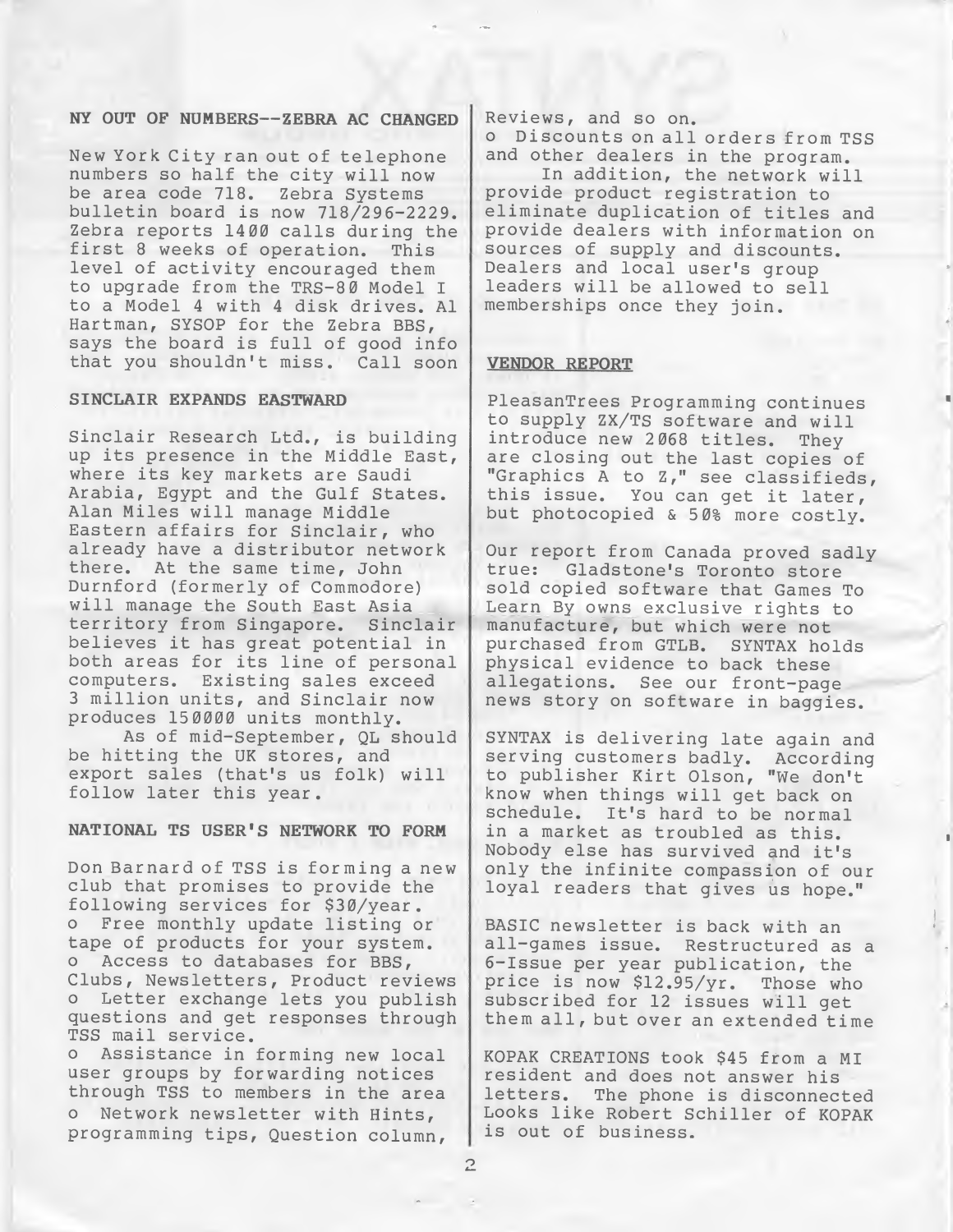#### NEW PRODUCTS AND SERVICES

Peech II Productions supplies 2068 educational software titles ranging from VERBS to DRAWING priced under \$10. For details write them: 6333 Parkman Pi, Cincinnati, OH 45213.

Magic World Software is sole source for INVO-STAR inventory management system. Cassette data storage and menu-driven functions let you print pick lists & packing slips on your 2068 <sup>+</sup> 2040. US\$15 ppd in US for manual, listing and tape, POB <sup>1184</sup> Olympia, WA 98507. 206-786-1390

HYBRIDION announces LOAN\$ to find interest rate, principal, regular & final payment, balance, term and amortization schedules for each payment of each year, and summaries For info send SASE to them at 614 Linden Hill, Lindenwold, NJ 08021.

ROMSWITCH runs Spectrum programs on 2068s, plus your 2068 software. Fits inside computer—frees edge & cartridge connectors. Detailed installation instructions with kit. No soldering or drilling. Magnetic switch, fixed at the upper righthand of keyboard, selects ROM. Run some programs that won't run with a chameleon. \$54.95 ppd assembled & tested. G. Russell Electronics, RDl Box 539, Centre Hall, PA 16828. MC, VISA, 814-364-1325

Robert C. Fischer's T/S GRADER can record <sup>9</sup> classes totalling <sup>126</sup> students with 60 grades each, or 412 students in 10 classes with 10 grades. Capacity grows 4.5 times in 64K. Features MC speed, classes loaded together, & printer output. TS2068 version holds 68 grades per student on 385 students. \$15.95 for ZX/TS, \$19.95 for 2068; both for \$29.95. Contact Fischer at 221 Scoggins ST., Summerville, NJ 30747

John and Catherine Grant wrote "The ZX PROGRAMMERS' COMPANION", a new book from Cambridge University

Press. The authors' company. Nine Tiles Information Handling Ltd, wrote the instruction manuals and the built-in software for the ZX/TS and Spectrum machines. ISBN 0-521-27044-8 \$11.95

Although not ZX/TS-specific, "The Joy of Computer Communication" by William J. Cook will interest our readers with modems. \$5.95 US & \$7.50 CANADA: ISBN 0-440-54412-2

Howard Sams has released the "Timex Sinclair 2068 Intermediate/Advanced Guide." Containing both Z80-general and 2068-specific machine language, <sup>+</sup> material on the AY-3-8912 sound chip and <sup>2068</sup> ROM calls, this book ranks with the 2068 Tech Manual as a "must buy." ISBN 0-672-22226-4 \$9.95 + \$2.00 P&H from Sams or SYNTAX

I. Auersbacher offers four programs for 16K ZX/TS or 2068. Each costs \$14.95 for tape, instructions, samples, and shipment by 1st class mail. Math Pack I does algebraic and vector math; Math Pack II does calculus functions; Weathercaster/ Analyzer predicts local, shortterm weather and related indices; Astrology does natal horoscopes.<br>41 King St., Belleville, NJ 07109. 41 King St., Belleville, NJ

Pion Software Co. offers <sup>2</sup> printercompatible, 16K ZX/TS programs. File Mate holds <sup>4</sup> <sup>00</sup> records of 30 char, with variable item length, search, and delete. Stock Investor does 20 ratios, financial statement worksheets & stock values. Tapes, US\$12.95 ea. \$4.95 ea. for listings 541 Fairlawn Av Toronto, ON, Canada M5M 1V5. 416-781-0314

Textwriter Plus <sup>64</sup> for <sup>2</sup> 068 & AERCO centronics interface will print any char, size at any printout width. This upgrade of TW 2000 adds, tabs, deletes, condenses, centers & moves blocks. Screen & printer (not 2040) show 64 columns. \$29.95 with manual. Bob Fingerle, 39639 Embarcadero, Fremont, CA 94538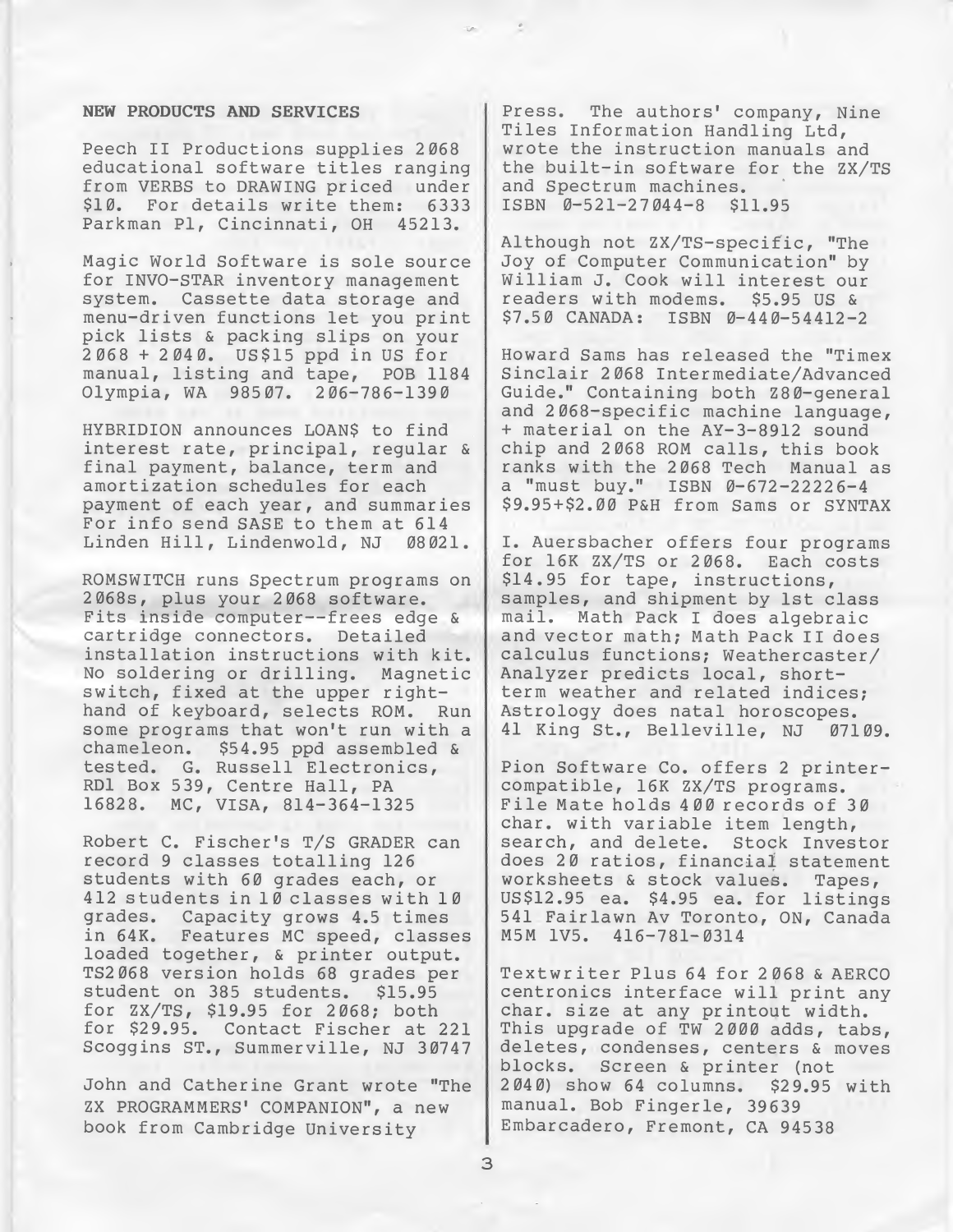### HEADSCAN

Many programs for the 2068 use MC to gain speed or functions not possible in BASIC--for example: "Flight Simulator" and "VU-File" as sold by Timex. It's hard to make an archival copy of these programs (as approved by copyright laws) when they LOAD in several sections. Typically, these include a short, autorunning BASIC program to LOAD the remaining code and manage the housekeeping functions, then an MC section. Sometimes <sup>a</sup> title screen LOADS between the BASIC and MC. (Some also use two sequential BASIC loaders—KO)

Within the BASIC program, you often find a line like: 10 LOAD ""CODE which LOADs the MC to the area from which it was SAVEd. To re-SAVE the MC, you need its start address and length in bytes.

Before each program, you find <sup>a</sup> 17-byte header that contains this information. <sup>A</sup> utility program to read this information would be very helpful. The UK magazine Sinclair User originally published a header utility, but it calls Spectrum ROM areas which differ from the 2068. I modified the program, guided by the 2068 Technical Manual, to call the read-tape routines of the 2068 extension ROM.

You can read Spectrum headers on your <sup>2</sup> <sup>068</sup> with this program, but the 2068 routine will not run on your Spectrum. See the notes to the assembly language listing for <sup>a</sup> machine-code routine for Spectrum computers.

According to section 4.2.1 of the 2068 Tech Manual, a 17-byte header is saved before each program SAVE. The first byte marks program type: <sup>0</sup> for BASIC, <sup>1</sup> for a numeric array, <sup>2</sup> for <sup>a</sup> string array, or <sup>3</sup> for machine code. Then 10 bytes

contain the program name (that's why you can have only 10 characters in a program name).

Bytes 12&13 represent the full length of the data to follow. They are recorded in routine fashion (byte 12+256\*byte 13).

When the data reveal a BASIC program, then bytes 14&15 show the line number from which the program autoruns—if (byte 14+256\*byte 15) is >0 and <9999. If the data is for MC, then (byte 14+256\*byte 15) gives the start address of the code specified when it was SAVEd.

Bytes 16&17 reveal the BASIC program length without variables. (In terms of system variables, the value is VARS-PROG). These <sup>2</sup> bytes equal zero for all other possibilities.

Disassembly of the tape read routine reveals some interesting things. The IX register holds the address to which data is loaded from tape (starting at 64060 for this program). Since the Utility Function Dispatcher depends upon the IX register, we cannot call the tape routine via the UFD. Register DE holds the number of bytes to be loaded—011H=17D. Routines from FA0EH-FA34H are those given in the 2068 Technical Manual to call the read-tape area of extension ROM.

Our original goal was to make archival copies of MC programs. In all of the following LOAD and SAVE steps, stop the recorder as soon as you get the 0/0 or <sup>0</sup> OK report and remove or insert the tape without rewinding. This lets you make the copy section by section. To do so, perform the following steps:

1. RUN HEADSCAN and read the header information from the BASIC portion of your favorite program. This tells you the AUTO RUN line number of the BASIC.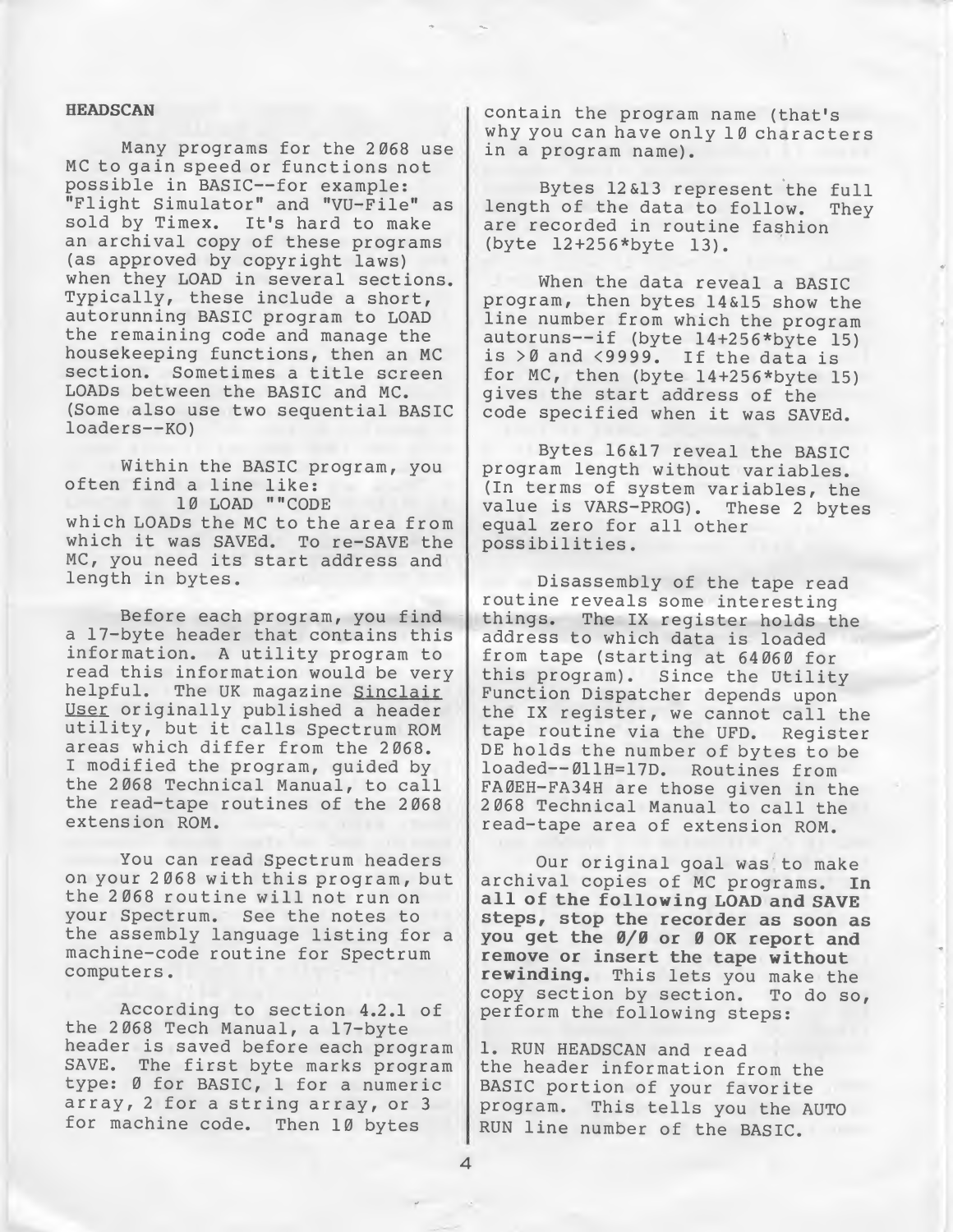Write this line number down.

2. Use HEADSCAN to read information from the header of the next part of the original program. This will usually be BYTES: "name", then the data length, and start address. If the start address=16384 and data length=6912, then that code is a SCREEN\$ (usually the title screen.) Write down the values for this part of your program to use in step 8.

3. Repeat step <sup>2</sup> for each part of your original program.

4. Type RAND USR <sup>0</sup> to completely reset your 2068.

5. Rewind your original MC program tape and type MERGE "" to load the BASIC portion of the program and block autorun. Stop the tape at the 0/0 code. Do not rewind.

6. Remove your original tape from the recorder and replace it with <sup>a</sup> rewound blank. Now you key in the command SAVE "name" LINE nn (where nn=autorun line number found in step 1). As soon as SAVE finishes, stop the recorder and remove the new tape without rewinding.

7. Replace the original tape in the recorder and load the code from the original by typing LOAD "" CODE. As soon as you get the 0/0 report at the bottom of your screen, stop the recorder and remove your original tape without rewinding.

8. Put the new tape in the recorder and save the code portion of your tape by typing:

SAVE "name" CODE aa,bb where aa=start address and bb=data length from step 2. Stop the tape as soon as you get the Ø OK report. Remove your new tape. Don't rewind.

9. Repeat steps <sup>7</sup> & <sup>8</sup> for each code section of your program.

After you complete these steps

for each section of the original, rewind your copy. It should behave exactly as the original.

<sup>A</sup> Friend From Memphis

Careful reading of the TS2068 Technical Manual will reveal other information you could extract from the header, including variable names and sizes for arrays saved separately—KO.

LOAD A TAPE AND PRESS "PLAY"

PROGRAM: header PROGRAM: Neader<br>DATA LENGTH: 1233<br>AUTO START AT: 9970<br>PROG/VARS LENGTH: 1202

FOR ANOTHER TAPE, TOUCH ANY KEY

9970 CLEAR 63999: FOR 8-64000 TO 9970 CLEAR 6399: FOR a=64000 TO<br>94052: READ b: POKE a,b: NEXT<br>975 CLS : PRINT (1990 A TAB<br>575 CLS : PRINT (1990 A TAB<br>580 DATA 55,62,0,221,33,80,252,0<br>17,17,0,205,14,250,201,33,252,0<br>105,34,250,53,33,250,211,244,219<br>9851 D  $44, 241$ 1982 RANDOMIZE USR 64000<br>9983 LET a=54050: LET B=PEEK a:<br>1973 LET a=54050: LET B=PEEK a: LET 9984 IF 6=0 THEN PRINT "PROGRAM: 9985 IF b=1 THEN PRINT "NUMERIC ARRAY: ") -- ''LN FRINT NOMERIC<br>9988-85 P.P. THEN PRINT "CHARACTE R ARRAY: 9987 IF 6=3 THEN PRINT "BYTES: "  $^{6998}_{220}$  FOR a=64061 TO 64070 LET b EPEEK ST PRINT CHR\$ BJ: NEXT 8:<br>PRINT PHINI<br>
PRINT "DATA LENGTH: ";b<br>
9989 LET a=a+2; LET b=PEEK a+256<br>
9990 LET a=a+2; LET b=PEEK a+256<br>
\*PEEK (a+1); IF s=3 THEN PRINT<br>
9781 IF s<>0 THEN GO TO 9995<br>
9991 IF s<>0 THEN GO TO 9995<br>
9991 IF s<>0 THEN GO TO 9995<br> 9994 PROFILMT "AUTO START AT 9994 LET a=a+2: LET b=PEEK a+256<br>\*PEEK (a+1): PRINT "PROG/VARS LE<br>NGTH: ":b" NGTH: 川目 9995 PRINT MANTEOR ANOTHER TAPE 9995 PRINT TO THE ROOM<br>9996 PAUSE 0: GO TO 9975<br>9996 PAUSE 0: GO TO 9975<br>SYNTACTIC SUM: 63327, TS2068

5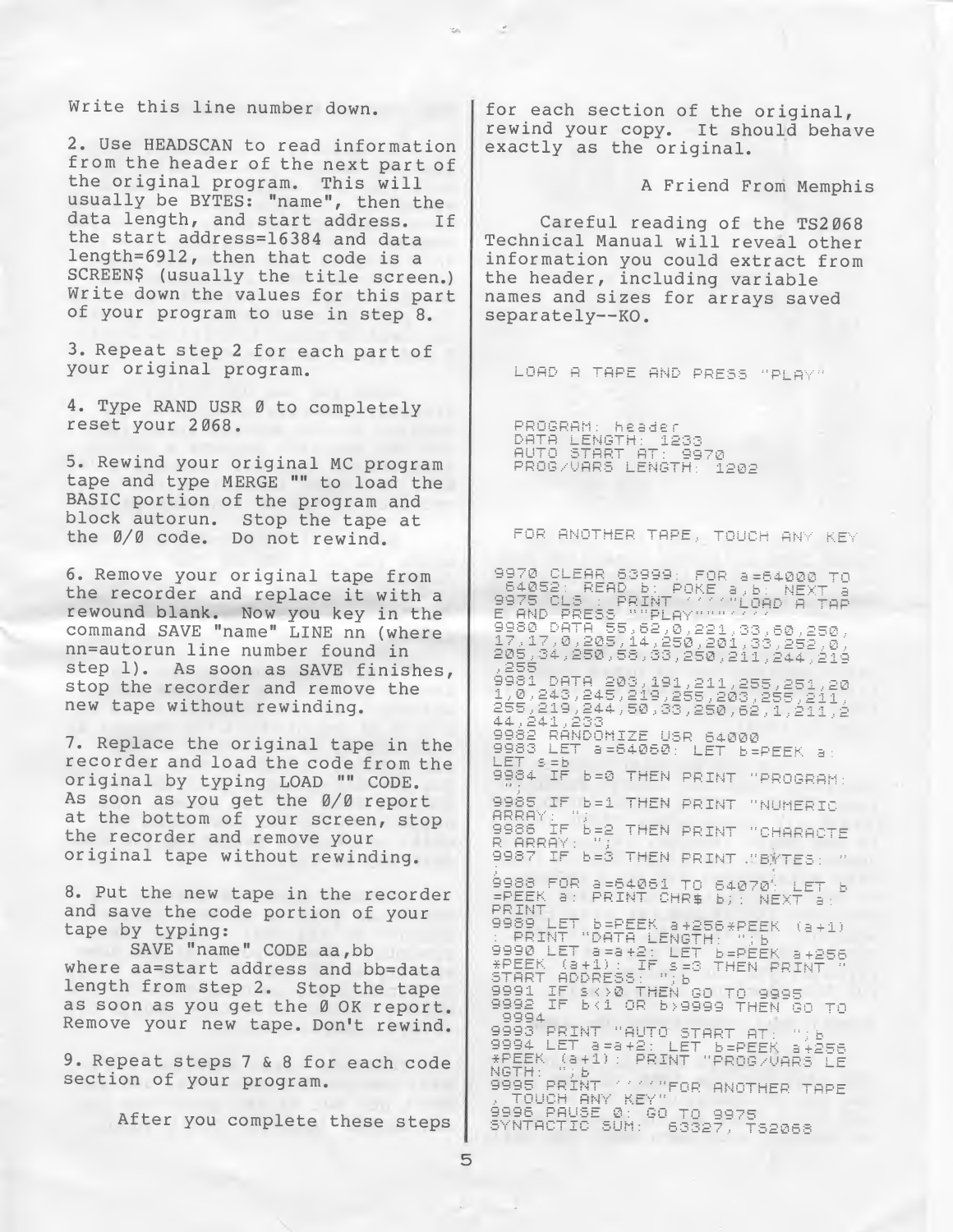|                                                                                                                                   | ADDR HEXCODE LABEL MNEMONIC                                                                   |                   |                                                                                                                                                     |
|-----------------------------------------------------------------------------------------------------------------------------------|-----------------------------------------------------------------------------------------------|-------------------|-----------------------------------------------------------------------------------------------------------------------------------------------------|
| FA00 37<br>FAØD C9.                                                                                                               | -------------------<br>FA01 3E00<br>FA03 DD213CFA<br>FA07 111100<br>FAØR CDØEFA               |                   | SCF<br>LD A,00<br>LD IX,FA30<br>LD DE,0011<br>CALL RTAP<br>RET                                                                                      |
| FA1F FB<br>FA20 C9                                                                                                                | FAØE 21FC00<br>FA11 CD22FA<br>FA14 SA21FA<br>FA17 D3F4<br>FA19 DBFF<br>FA1B CBBF<br>FA1D DSFF | RTAP.<br>EXIT     | LD HL,00FC<br>CALL IFRT<br>LD A, (HSAV)<br>OUT (F4),A<br>IN A,(FF)<br>RES 7,A<br>OUT (FF),A<br>Εİ                                                   |
| FA21 00<br>FA22 F3<br>FA23 F5<br>FA24 DBFF<br>FA26 CBFF<br>FA28 DSFF<br>FA2A DBF4<br>FA2F 3E01<br>FA31 D3F4<br>FA33 F1<br>FA34 E9 | FA2C 3221FA                                                                                   | HSAV NOP<br>IFRT. | RET<br>DI.<br>PUSH AF<br>IN $A$ , $(FF)$<br>SET 7,A<br>OUT (PF),A<br>IN $A$ , $(F4)$<br>LD (HSAV).A<br>LD A,01<br>OUT (F4), A<br>POP AF.<br>JP (HL) |

In the machine code, the routine named IFRT calls the extension ROM as instructed in the 2068 Technical Manual, the code labelled RTAP says where to read the extension ROM.

Decimal addresses 64060 to 64076 contain the 17 bytes read from the header. You may PEEK them from those locations and examine them yourself.

To use the machine code on a Spectrum computer, change FA0AH to read CD5605, which calls 1366D, and forget all steps after FA0DH (=C9. ) In the BASIC version, replace each number after the first <sup>201</sup> in line 9980 with either 201 or 0 (RETurn or NOP) and replace the first sequence <sup>2</sup> 05,14,250,201 with the sequence <sup>2</sup> 05,86,5,2 01. Line 9981 can be all Ø's. If your skill permits, you can shorten the code for the Spectrum dramatically.

# SCROLL CALL--EVERYBODY UP--2068

Alter ZX/TS SCROLL commands to USR 2361 for the 2068, or USR 3582 for the ZX Spectrum or Emulator. LET t=USR 2361 avoids resetting RND as happens with each RAND USR call.

# ODD REPORTS FROM ALL OVER

Computers, like humans, often give confusing answers, doing the best they can to tell you what's wrong. Some years ago, I spent too many hours trying to understand the message "invalid subroutine call" in a program with no subroutines. As it turned out, <sup>I</sup> exceeded the default length of variable names on the particular machine, and it did the best it could to tell me where I had erred in this case.

When you use USR calls, you transfer absolute control of the machine to the address specified, and the function expects a RETurn instruction that will provide a 2 byte, unsigned integer as the value returned in the BC register pair.

But try 10 LET T=USR <sup>832</sup> right after you do a NEW on your ZX/TS. Surprise! You get C/10--the text of the string argument of VAL does not form a valid numerical expression. VAL? What string?

What's happened is that the answer couldn't be assigned as you demanded, so the computer tried to see if it could treat the answer as a string to be evaluated before assignment. It could not, and told you so—answering a question you did not know you had asked. happens on the way back from the call, not before executing the code starting at 832.

Perhaps some ROM-dweller out there can give us an even clearer picture of all this. Until then, remember—the computer always does exactly as it should. Even <sup>a</sup> truly malfunctioning machine executes its broken cycles perfectly—though not always understandably.

Thermodynamics says you can't win, you can't break even, and you can't get out of the game--but you can learn. Observe, don't judge.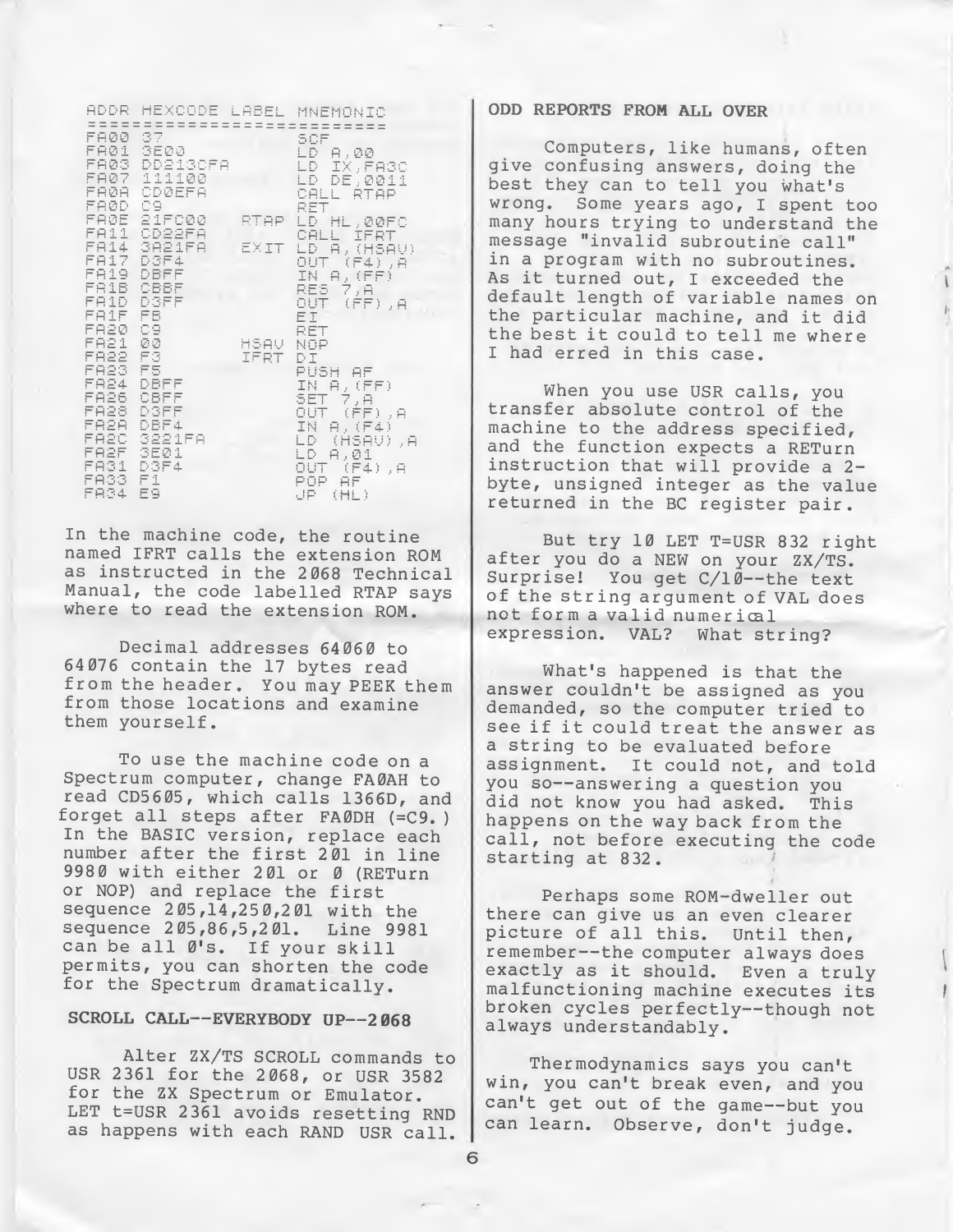| $\overline{\mathbf{m}}$<br><b>Allini</b><br>below) *FREE* with their subscription.                                                                                                                                                     | <b>THEIR AWAY AT AUTH ATTITUDE</b><br>Each issue brings you 32 pages of usable information, program<br>listings, product reviews, programming articles, hardware<br>projects, and applications for your computer. T-S HORIZONS<br>features nationally known authors like Paul Hunter, Gordon<br>Young, and others. The price is ONLY \$15.00 for a full year<br>(12 issues). AND for a limited time only, new subscribers<br>will receive our special telecommunications issue (#7, see |
|----------------------------------------------------------------------------------------------------------------------------------------------------------------------------------------------------------------------------------------|-----------------------------------------------------------------------------------------------------------------------------------------------------------------------------------------------------------------------------------------------------------------------------------------------------------------------------------------------------------------------------------------------------------------------------------------------------------------------------------------|
| $IIn$ . 7<br>\$1.25<br>August<br>Æ<br><b>FEBRA</b><br>TS-1000/1500<br>TS-2062<br>PROGRAMS<br><b>BANK SWITCHING 4</b><br>"WORM"-CONCIUDED<br><b>TIPS</b><br><b>REVIEWS</b><br>POWER SUPPLY?<br><b>Rumors &amp; Gossip</b><br>New Column | IN T-S HORIZONS #7<br>Byte Back Modem Review<br>2068 Programming Tips<br>How a Compiler Works<br>Telecommumications<br>for Beginners<br>Book & Game Reviews<br>Rotating Globe Routine<br>Articles By G. Young<br>and Paul Hunter<br>Sinclair Info. Network<br>TS-1000 Power Supply<br>$-$ and more!<br><b><i><u>PORTHER</u></i></b><br>                                                                                                                                                 |
|                                                                                                                                                                                                                                        | T-S HORIZONS                                                                                                                                                                                                                                                                                                                                                                                                                                                                            |
|                                                                                                                                                                                                                                        | \$15 for 12 monthly issues. \$2.00 sample or back issues.                                                                                                                                                                                                                                                                                                                                                                                                                               |
| inclose \$15 (US) for 12-issue<br>subscription, plus *FREE* back<br>ssue (while supplies last).<br>\$21 Canada, \$25 other foreign.<br>Extra back issue/sample: \$2.00                                                                 | NAME<br><b>ADDRESS</b><br>CITY                                                                                                                                                                                                                                                                                                                                                                                                                                                          |
| SEND TO: T-S HORIZONS<br>2002 Summit St                                                                                                                                                                                                | STATE, ZIP                                                                                                                                                                                                                                                                                                                                                                                                                                                                              |
| PORTSMOUTH, OH 45662                                                                                                                                                                                                                   |                                                                                                                                                                                                                                                                                                                                                                                                                                                                                         |

#### $CRYPTO--8K/2K$

This sophisticated coder and decoder runs in only 2K. Use it for fun as a stand-alone program, or create a subroutine to make your datafiles unintelligible without the keyword. Of course, keywords must exist somewhere, here it's Y\$, and the program clears it after each run. When you make a dataprotection subroutine, reset Y\$.

Take the keyword out when you SAVE the program--set Y\$ to some new value--and remember the exact keyword or you can't crack the Trying to decode after you code. reset Y\$ produces garbage.

CIPHER/DECIPHER? C/D:C

KEYUORD: NENNENEN

ENTER MESSAGE RAND USR 839 LOADS WITHOUT AUTOR<br>UN ON ZX/TS

СІРНЕR —— ><br>КОХТХ, =; \*О@Т@КҮQA; @2S—E+—, \*QR, (;<br>) (Х+?б—, +, =

Both the keyword and message may be of any length, but you can't use any of the graphics characters. You may use  $A-Z$ , spaces,  $\emptyset-9$ , and any of ..:;  $\frac{2}{3}$   $\left(\frac{1}{2} + \frac{1}{2}\right)$  in either key or message.

Imre Auersbacher, Belleville, NJ

5 FAST 10 PRINT "CIPHER/DECIPHER? C/D 15 INPUT 0\$ 16 PRINT 0\$<br>18 PRINT 20 PRINT "KEYUORD:"; 30 INPUT 40 PRINT " SENSIBILE" 42 PRINT 42 PRINT Z(LEN Y\$)<br>50 FOR Z=1 TO LEN Y\$<br>50 LET Z(Z)=CODE Y\$(Z)-13<br>70 IF Z(Z)=CODE Y\$(Z)-13<br>70 NEXT Z<br>110 NEXT Z 210 INPUT M\$ 230 PRINT 230 FRINT<br>260 IF 0\$(1)="D" THEN GOTO 400<br>300 PRINT "CIPHER -->" 300 PRINT<br>310 FOR Z=1 TO LEN M\$<br>310 FOR Z=1 TO LEN M\$<br>315 IF Y>LEN Y\$ THEN LET Y=1<br>328 LET X=Z(Y)+T+9<br>328 LET X=Z(Y)+T+9<br>328 LET X=Z(Y)+T+9 320 IFT X-80 (GEN LET AFAS)<br>330 LET X-X-51\*INT (X/51)+13<br>332 IF X-63 THEN LET X--1<br>334 PRINT CHR\$ (X+1); 335 LET"Y=Y+1"<br>340 NEXT Z<br>350 GOTO 500<br>400 PRINT "DECODED -->" 400 PRINT<br>420 FOR Z=1 TO LEN M\$<br>430 IF Y>LEN Y\$ THEN LET Y=1<br>430 IF Y>LEN Y\$ THEN<br>435 LET T=CODE M\$(Z)<br>440 LET X=T-Z(Y)-24<br>445 IF T=0 THEN LET X=X+54<br>450 IF X>=13 THEN GOTO 450<br>454 LET X=X=3 THEN GOTO 450<br>454 LET X=X+51 456 GOTO 450 460 IF X=63 THEN LET  $X = -1$ <br>465 PRINT CHR\$ (X+1); 470 LET Y=Y+1 500 CLEAR SYNTACTIC SUM: 51442, SK ROM

KEYUORD="SYNTAX"

CIPHER/DECIPHER? C/D:D

KEYUORD: CENSORED

ENTER MESSAGE: (UXTX, =) #00T0(YQA) 02S-E+-, #QR, ()<br>) (X+?6-, +, =

DECODED --)<br>RAND USR 839 LOADS UITHOUT AUTOR<br>UN ON ZX/TS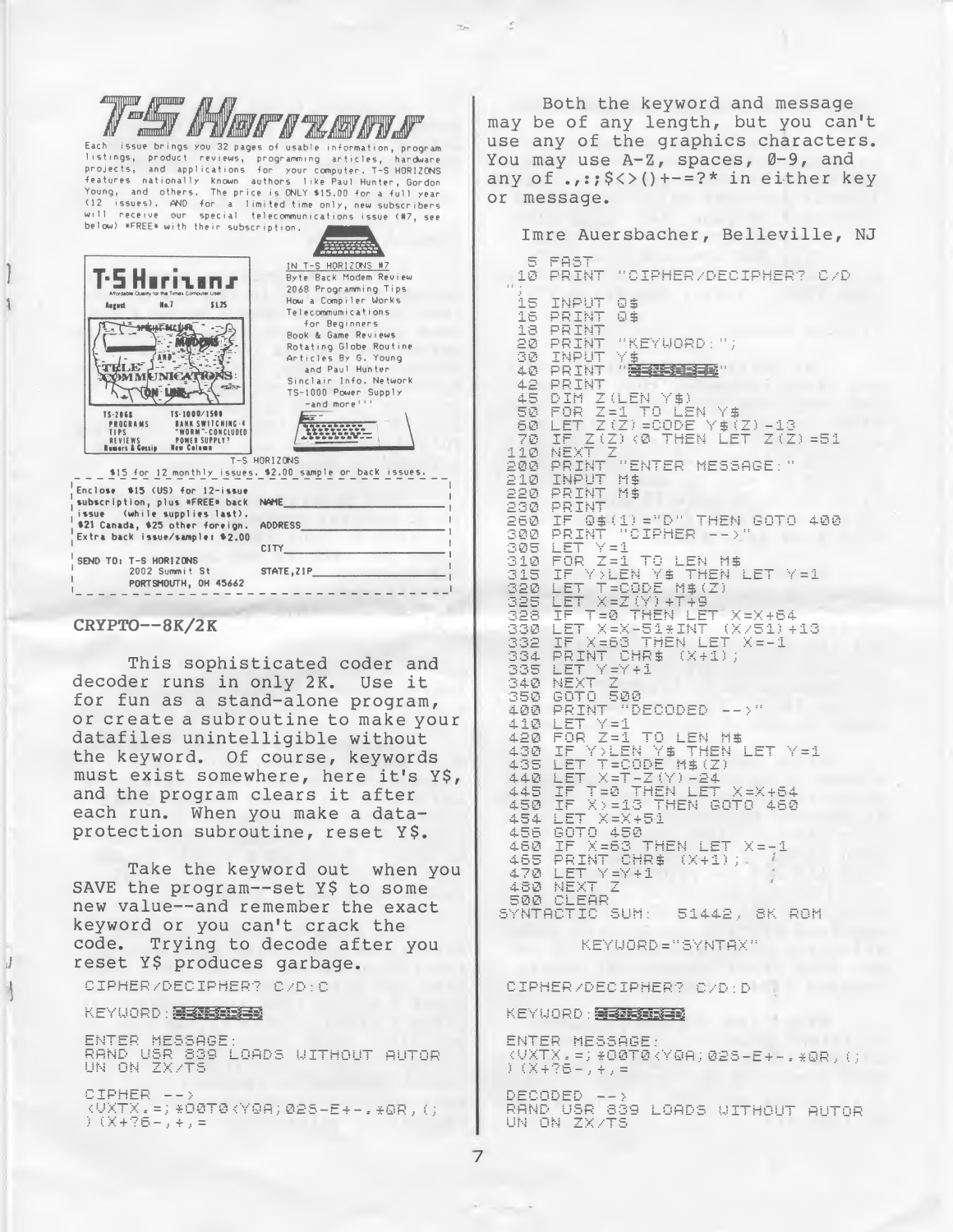# HALL OF THE FRACTAL HACKERS--2068

Based on the Sep.84 Scientific American computer software issue, the first of these programs creates fractal patterns using the method described on page 156. Byte also published an article on fractal geometry, accompanied by a BASIC program which SYNTAX translated for your 2068. (Byte, Sep.84, p 172)

Fractal Rocks

Our first program starts with one large triangle, then locates and displaces the midpoint of each side, creating a 6-sided figure. Connecting the displaced midpoints creates <sup>4</sup> triangles. Repeating the process on each of the <sup>4</sup> creates 16 from which we make 64 and on up to 1024. The final figure consists solely of triangles.

Roughness of the figure, the amount by which midpoints move, is controlled by the first DATA item of line 10. Six more DATA points set the vertices of the initial triangle using x,y coordinates in the same units as for PLOT and DRAW on the 2068. You can change any of these to get different results.

Lines 30-80 locate a midpoint & move it by <sup>a</sup> random displacement proportional to both length and the ruggedness parameter. The program from 120-190 plots the rock after each stage of fracturing. From line 220-260 the program moves the previous x,y points up in memory to make room for the next midpoints, and from 270-330 the program picks triangles to be fractured. At the end 1584 lines connect 561 points forming 1024 triangles.

Each time you RUN you get a different picture. You'll see the midpoint dots being put in place at each step. To get colored rocks, just change the INK in line 120 and in line 210.

Watching rocks form may be addictive. This program takes a little over three minutes to run and the final result is copied.

Blanchard D. Smith, Alexandria, VA

Fractal Tracks

Our second program traces the motion of points in the x-y plane, thus generating curves whose shape does not depend on size—the entire curve consists of like-shaped components. Greg Turk published an Applesoft BASIC version of this program in BYTE (Sep.84) and you should refer to that magazine for <sup>a</sup> full description and an excellent article by Peter Sorenson.

This program demonstrates how to do complex numbers in x+jy notation on your 2068. The x-y plane you view is the complex plane and whatever insight you have into complex numbers will serve you in playing with this program.

Apples number the screen such that 0,0 is top left and 159,279 is bottom right. We did not alter the code to erect the figures on 2068's

When you RUN the program, you must supply lambda, which is <sup>a</sup> complex number and thus needs an <sup>x</sup> and <sup>a</sup> <sup>y</sup> value. Most of our tests used numbers between +/- Pi for xycomponents of lambda. Either may be zero. Scale is a single number that shrinks the picture. , Large values make small pictures.

The program doesn't check or fix values that cause intermediate results to be too large, just live with the error reports & try again. Enter  $2, 0, 3$  to test the program--it gives <sup>a</sup> circle— then try as many as you wish. Some patterns take 15-60 minutes to show fully, others repeat within the resolution of your screen and you may see only a handful of points--KO.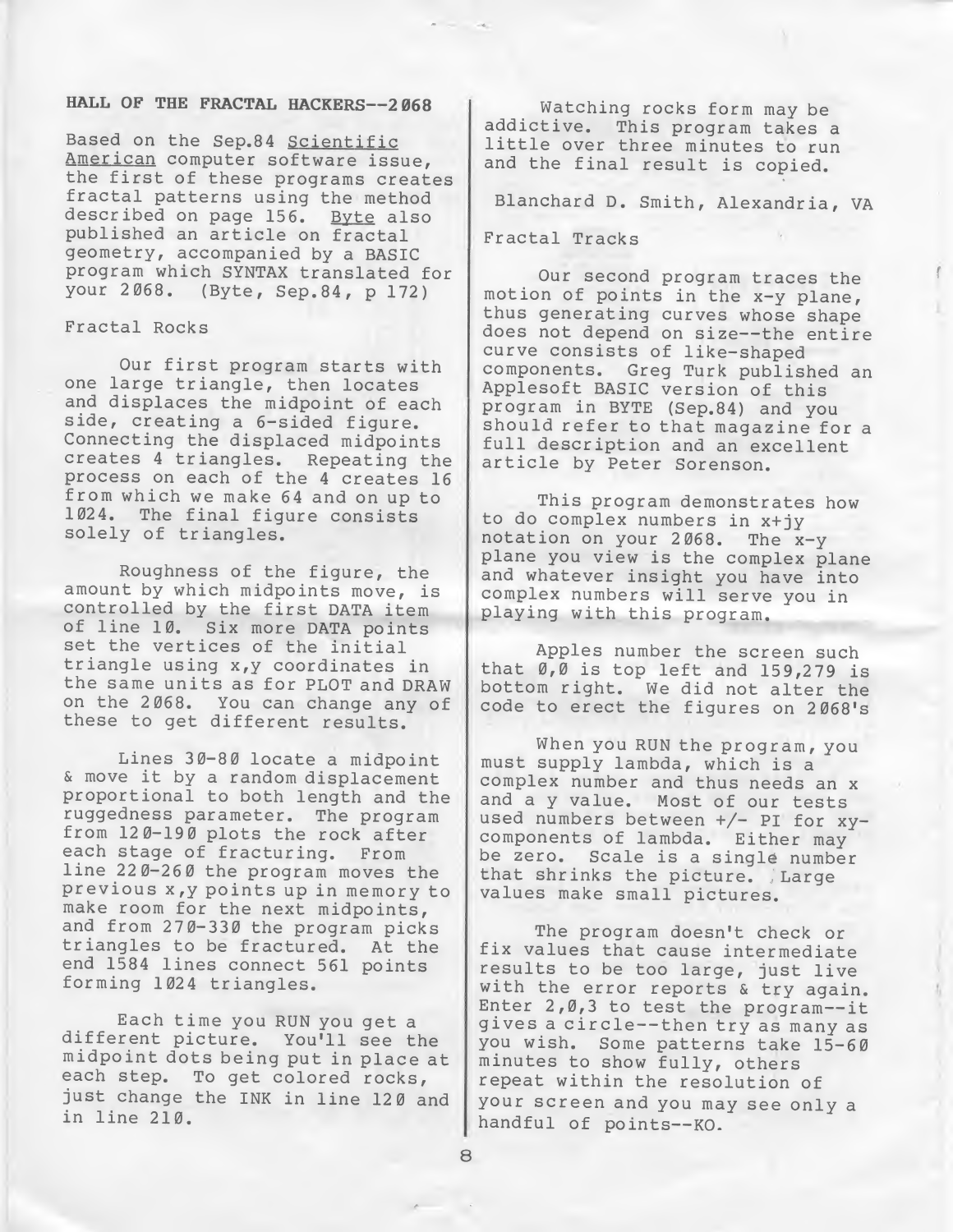LET CX=127: LET Cy=88  $10$ Ξē LET X=0.50001; LET 9=0<br>GO SUB 5000 100 PAPER 0: INK 110  $3:CL5$ FOR 1=1 TO 10: GO SUB 4000 120 NEXT 140 GO **SUB 6000** Â, 00 506 4000  $160$  $\overline{z}$  $180$ STOP 999 REM Square Root of 1000  $(x + iy)$ 1005 LET  $t = y$ <br> $s = 50R$ 1010 LET  $(x*x+yz+yz)$ LET 9=50R ((-x+s)/2)<br>LET x=50R ((+x+s)/2) 1020 1030 LET X=SOR ((+X+S)/2)<br>IF t<0 THEN LET X=-X 1040 1050 RETURN 2000 REM Four Over tx+jty Ŵ LET s=lx\*lx+ly\*ly<br>LET lx=+4\*lx/s 2010 2020  $LET$   $19 = -4 + 19/5$ 2030 **RETURN**  $2040$ REIN X+jy Times (x+jly<br>LET tx=x: LET ty=y<br>LET x=tx+lx-ty+ly<br>LET y=tx+lx-ty+ly<br>RETURN<br>RETURN 3000 3010 3020 3030 10 DATA (3,80,175,255,20,0,0<br>20 GO TO 90<br>30 LET U=(x(k)+x(j))/2; LET 3040 REM Function of x+jy<br>GO SUB 3000: REM \* lambda 4000  $50$ 4010  $\forall$  =  $(y(k) + y(t))$  /2 LET LET X=1-X<br>GO SUB 1000: REM Take Root 4020 40 LET  $r = s * (ABS (X (j) - U) + ABS$ 4030 y()) -v))<br>50 LET x=INT ABS ((RND-RND) \*r+<br>0): LET y=INT ABS ((RND-RND) \*r+ 20 IF RND(0,5 THEN'LET X=-X: L<br>Y=-Y: REM Choose Root to Plot<br>30 LET X=1-X<br>30 LE<u>T X</u>=X/2: LET Y=Y/2 4040 ET 4050 4060<br>4070 60 IF x>255 THEN LET x=255<br>70 IF y>175 THEN LET y=175<br>80 PLOT x,y: LET x(i)=x; L RETURN REM Get Values 5000 LET 5010 CLS 30 PLETÜŘN<br>
90 DIM x(561): DIM y(561)<br>
90 DIM x(561): DIM y(561)<br>
100 READ s: FOR j=1 TO 3:<br>
x(j): READ y(j): NEXT j<br>
120 INK 1: CL5<br>
120 INK 1: CL5<br>
120 INK 1: CL5<br>
120 INK 1: CL5 INPUT "What is Lambda? (x,y  $5020$ 1x, (y<br>
00 SUB 2000<br>
INPUT "What is Scale? ";sc<br>
LET sc=2\*cx/sc<br>
RETURN<br>
1 5030 READ 5040 5050 130 LET a=0: FOR<br>140 LET a=0: FOR<br>150 LET i=a+n: "<br>150 LET i=a+n: " S000 REPURN<br>5010 PAPER 0: INK 7: PLOT sc\*(x-0)<br>0.5)+cx,cy-sc\*y<br>5020 RETURN<br>5999 STOP<br>5999 STOP 5060  $r-1$ Low LET i=a+n: LET<br>160 PLOT X(i) UST<br>i) UST  $j = i + m$  $X(i)$ , y  $(i)$ : DRAU  $X(i) - X$  $\begin{pmatrix} 1 \\ 1 \end{pmatrix}$ ,  $\begin{pmatrix} 1 \\ 0 \end{pmatrix}$ ,  $-\frac{1}{2}$ ,  $\begin{pmatrix} 1 \\ 1 \end{pmatrix}$ ,  $-\frac{1}{2}$ ,  $\begin{pmatrix} 1 \\ 0 \end{pmatrix}$ ,  $-\frac{1}{2}$ ,  $\begin{pmatrix} 1 \\ 0 \end{pmatrix}$ ,  $-\frac{1}{2}$ ,  $\begin{pmatrix} 1 \\ 0 \end{pmatrix}$ ,  $-\frac{1}{2}$ REM RND test<br>LET zx=140 7000  $LET_Zx=14$ <br>LET  $zy=96$ (i) –y (j)<br>180 LET (j=a +n: DRAW X (j) –X (j) , y 7010 7020 7020 LET 24=25<br>7030 LET dx=20\*RND<br>7030 LET dy=20\*RND<br>7050 PLOT Zx+dx,Zy+dy<br>7050 GO TO 7030<br>SYNTACTIC SUM: 3990,  $(j) - y(i)$ <br>190 NE) NEXT n: LET a=a+m:<br>IF t=5 THEN GO TO \ NEXT  $200$ TO 9000 INK 2  $210$ 210 10R M=c TO 2 STEP -1<br>230 LET b=a+a-m 3990. **TS2068**  $240$ FOR  $j = a + 1$ TO a+m: LET  $i = i +$  $+5$ 250 LET  $x(i) = x(j)$ : LET  $y(i) = y(j)$  $\mathbf{\hat{j}}$  $260$ <br> $270$ NEXT  $j$ :  $\bar{v}$  $LET a = a - m + 1$ : NEXT m  $c = c + c - 1$ ; LET a=1<br>  $m=2$  TO c STEP 2<br>  $t=a$  TO c STEP 2<br>  $t=s$  TO a+m-1 STEP 2<br>  $\frac{1}{2}$ ,  $\frac{1}{2}$ , LET j=t; L LET  $\hat{\Xi}^{\hat{\Sigma}^{\hat{\mu}}}$ 280 FOR 290 FOR<br>300 LET b LET  $\frac{1}{2}$ SUB 30 GO.  $=i + m$ :  $\mathbb{E}^{\theta q}$ J.  $\mathbb{B}^{1/2}$  $310$  $LET_i i = k + 1$ : LET  $j = i + 1$ : GO SU  $\mathbb{E}_{\mathbb{Z}^2}$ B 30 ی ہے۔ 320 LET i=l+m: LET k=l: GO SUB 30 t: LET a=j-m: NEXT m 330 NEXT<br>340 NEXT  $\ddagger$ 9000 COPY **STOP** SUN: 61059, TS2068 SYNTACTIC

 $\Theta$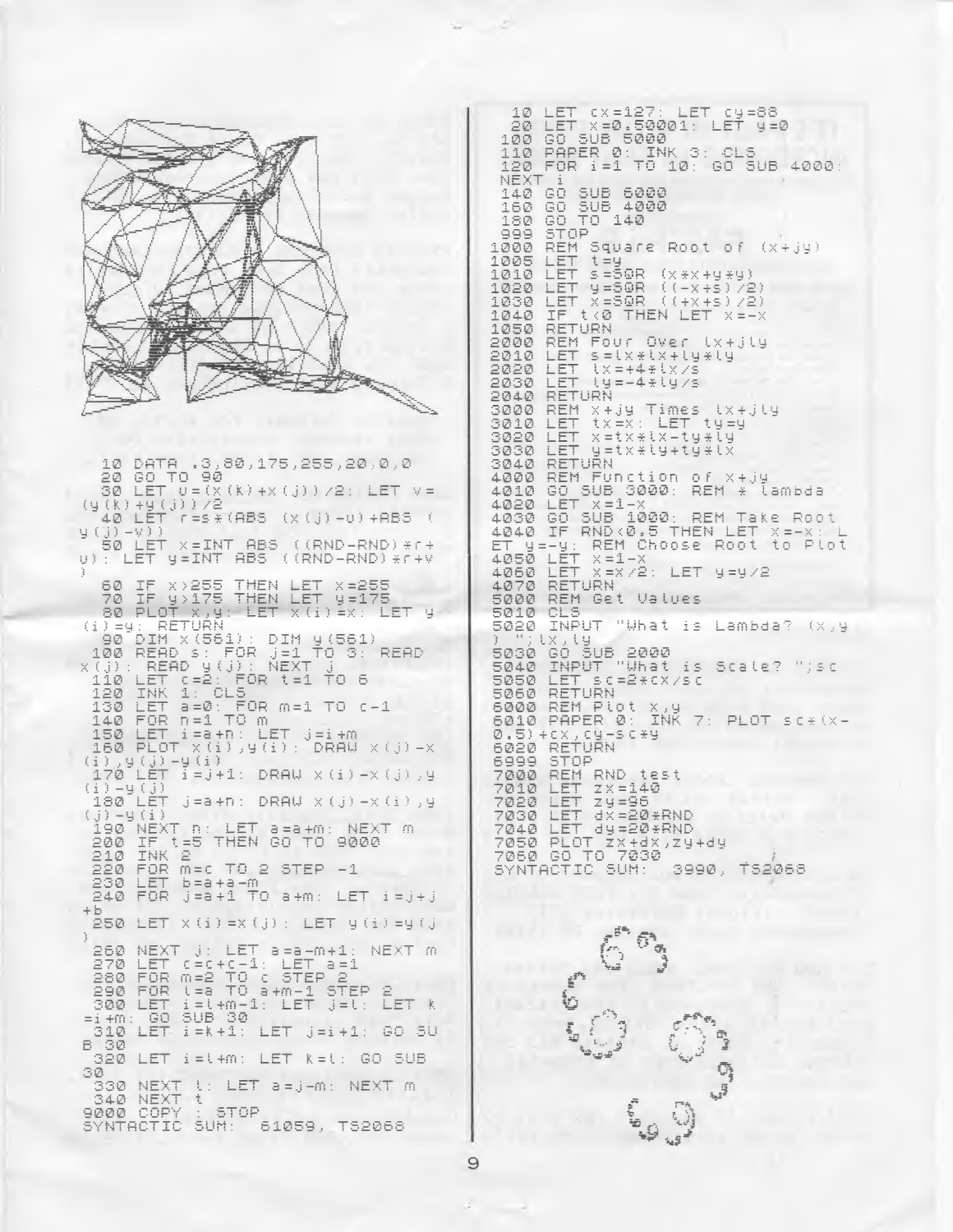

# CLASSIFIEDS

COVERED ZX FEEDTHROUGH CONNECTORS Connector, extender circuit board, cover with side cable exit & screws as used on MW100 printer. \$10 ppd In stock, new—ORDER FROM SYNTAX.

ACZ GENERAL LEDGER (Reveiwed SYNTAX 5/84). TS1000 \$31.45 ppd. Expanded TS2068 Version \$41.45ppd.SASE/Info C-TECH POB 38553 #178 HOU. TX 77238

We are EXPANDING our support of all TS computers. Send for FREE catalog from D. Lipinski Software, 2737 Susquehanna Road, Roslyn, PA 19001

TORONTO SOFTWARE WORLD has TS1000, TS2068, and SPECTRUM (for owners of emulators) products at low prices! Send for details: Box 84, Dept. 2, Agincourt, Ontario, Canada. MIS 3B4 (please indicate type of computer and emulator if applicable)

2068 PROGS. \$6 EA. SASE FOR LIST TO PROGS. R9 BX 1125 FRANKLIN NC 28734

Buffered buss expansion bare board \$40 and I/O bare board \$10 both for ZX81/TS1000/1500 and I/O for TS2068 too. Both ppd with documentation. Budget Robotics & Computing, Box 18616, Tucson, AZ 85731.

UTILITY PROGRAMS - MACHINE LANGUAGE -Cassette tape data file read/write -Save and load variables by name -BASIC save/merge/erase and overlay <sup>+</sup> others. 100's of satisfied users. Prices from \$5 to \$15 each cassette<br>SASE for details SIRIUSWARE SASE for details <sup>6</sup> Turning Mill, Lexington, MA 02173

Quality Software for ZX/TS. WMJ Data Systems, <sup>4</sup> Butterfly Dr., Hauppage, NY 11788. Free List.

LAST COPIES OF GRAPHICS AtoZ (12/83 SYNTAX) \$21ea w/P&H----Pleasantrees Programming: POB 7345,Mesa,AZ 85206 \*SASE for 2068/1000 titles we stock

AERCO DISC INTER, Drive/Cabi, Power Sup, S-Ware: \$300 Jim 404-921-3992

LOANS computes principal, int. rate reg./final pmts., term, balance and complete amortization schedules. MATMAN performs matrix functions: add/sub/mult/invert/transp/determ. 16K TS1000/2068:\$15.95 ea(check/MO) for CC/doc/LISTing. HYBRIDION, 614 Linden Hill, Lindenwold, NJ 08021.

2068 BASIC Toolkit: Prog, renumber, BASIC vars list, string search, str replace, REM kill. In MC.\$19.95ppd. 2068 Disassembler: MC for fast list to scrn or prtr,ZILOG mnemon., ROM bank-switch,labeling&more.\$15.95ppd SASE for info:J.C.KILDAY ASSOCIATES Central Ave.,Peaks Island, ME 04108

BEST CHKBOOK/BUDGET MANAGEMENT YET \*Categorize,Balance,Search,Total, Edit\*\*500 files(16K)\*\* \$15 30 Whitney Ridge, Hamden,CT 06518

SERIOUS BUSINESS SOFTWARE for ZX81, T/Sl 000,T/S15 00. Send S.A.S.E. for catalog to: A.F.R. Software, 1605 Penna.,Av.,204,Miami beach,FI.33139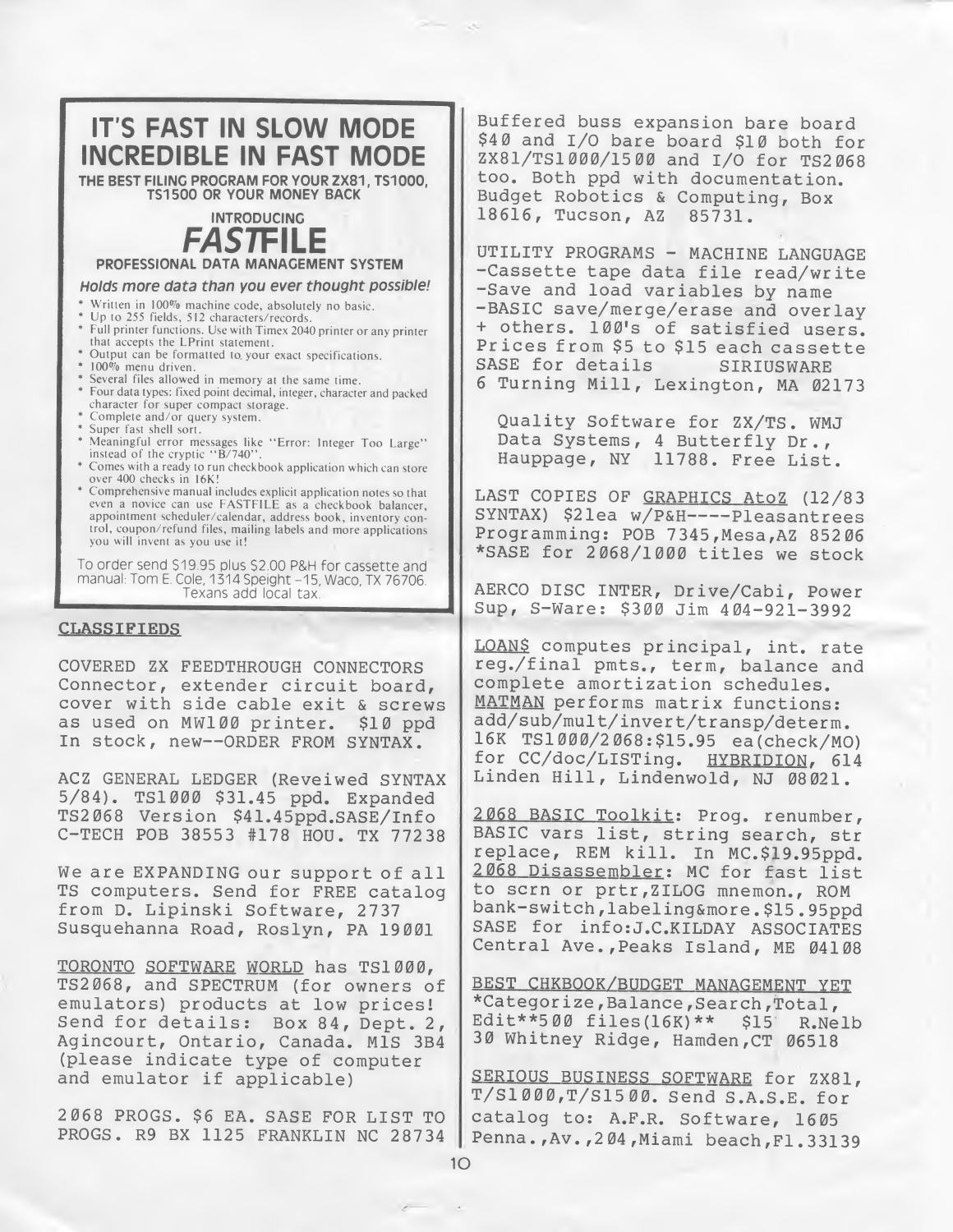SYNTAX is published monthly by <sup>a</sup> whollyowned subsidiary of The Harvard Group.

Syntax ZX80, Inc. RD 2, Box 457, Harvard, MA 01451. Telephone 617/456-3661.

Publisher: Kirtland H. Olson Editor: Eric K. Olson Consulting Editor: Ann L. Zevnik Technical Consultant: Kirtland H. Olson

© Syntax ZX80, Inc., 1984. All rights reserved. Photocopying prohibited. ISSN 0273-2696

#### OUR POLICY ON CONTRIBUTED MATERIAL

|                                                                                                                                                                                | so absig for avoiding, the<br>ROM. 250 pages include ROM catalog                                                                        |
|--------------------------------------------------------------------------------------------------------------------------------------------------------------------------------|-----------------------------------------------------------------------------------------------------------------------------------------|
| OUR POLICY ON CONTRIBUTED MATERIAL                                                                                                                                             | 280 programming, and many examples                                                                                                      |
| SYNTAX invites you to express opinions related to any Sinclair or Timex com-                                                                                                   | Available in Fall for \$14.95. Orde                                                                                                     |
| puter or peripheral, or the newsletter. We will print, as space allows, letters discuss-<br>ing items of general interest. Of course we reserve the right to edit letters to a | now for \$12.95. Add \$1 shipping.                                                                                                      |
| suitable length and to refuse publication of any material.<br>We welcome program listings for all levels of expertise, written in either Sinclair                              | Send SASE for chapter outline.<br>David B. Wood SIRIUSWARE                                                                              |
| BASIC or Z80 machine code. Programs can be for any fun or useful purpose. We<br>will test run each one before publishing it, but we will not debug programs; please            | 6 Turning Mill, Lexington, MA 0217                                                                                                      |
| send only workable listings. Programs submitted on cassette can be tested more                                                                                                 |                                                                                                                                         |
| quickly and with less chance of error.<br>In return for your listing, we will pay you a token fee of \$2.00 per program we                                                     | 2050 Modem, driver sw & free Sourc                                                                                                      |
| use. This payment gives us the nonexclusive right to use that program in any form,<br>world-wide. This means you can still use it, sell it, or give it away, and so can we.    | memshp \$114.95 frm Orion Computers                                                                                                     |
| We will consider submissions of news and hardware or software reviews. Please<br>keep articles short (350-400 words). Again, we reserve the right to edit accepted             | Rt 2 Box 318 Louisville, TN<br>37777                                                                                                    |
| articles to suitable length. We will pay 7 cents per 6 characters, including spaces and                                                                                        | ** TS1000 PLUG in EPROM SOFTWARE *                                                                                                      |
| punctuation, for accepted articles.<br>When you send in articles for possible publication in SYNTAX, please include                                                            | <b>OUICKLOAD CARTRIDGE</b><br>\$29.95                                                                                                   |
| the following information:<br>. How to operate the program, including what to input if it does not contain                                                                     | save/load 16K in 30 seconds                                                                                                             |
| prompts.<br>. Whether you can run the program over again and how.                                                                                                              | 15 times faster than normal 16K re                                                                                                      |
| • How to exit the program.                                                                                                                                                     | ZXPROFILE CARTRIDGEWOUICKLOAD\$39.9                                                                                                     |
| . The Syntactic Sum (program published in June 81;<br>send SASE for a free copy).                                                                                              | Thomas Woods Data Base Manager                                                                                                          |
| . What RAM size program requires.<br>· What ROM program uses (8K, 2068, Spectrum).                                                                                             | Other products send SASE CATALO<br>Add \$4.00 Shipping/handling                                                                         |
| . For MC programs, what addresses must change to relocate the code and what<br>ROM calls are used.                                                                             | ROMPAK INC                                                                                                                              |
| We pay for this explanatory text at the same rate as we pay for articles in addi-<br>tion to payment for the program itself.                                                   | 1525 AVIATION BLVD SUITE Alll                                                                                                           |
| If you want us to return your original program listing or article, please include                                                                                              | REDONDO BEACH CA 90278                                                                                                                  |
| a self-addressed, stamped envelope. Otherwise, we cannot return submitted material.<br><b></b>                                                                                 |                                                                                                                                         |
| Fill out the coupon below and mail to: SYNTAX, RD 2, Box 457, Harvard, MA 01451                                                                                                | S9/84                                                                                                                                   |
| $\Box$ My check is enclosed. $\Box$ Please charge my $\Box$ VISA                                                                                                               | YES! Please send me:                                                                                                                    |
| Make checks Payable to: Diner's Club D Mastercard<br>$SYNTAX ZX80$ , Inc. $\Box$ American Express $\Box$ Access                                                                | $\Box$ The Combination II (13 issues of SYNTAX and SQ                                                                                   |
| $\Box$ Carte Blanche $\Box$ Barclaycard                                                                                                                                        | Winter 82-Summer 83)<br>\$58                                                                                                            |
| Account number                                                                                                                                                                 | The Catch-up II (SYNTAX Jan. 82-Jan. 84, SQ Winter<br>\$77<br>82–Summer 83, plus binder) $\ldots$                                       |
|                                                                                                                                                                                | THE WORKS II (SYNTAX Nov. 80-Dec. 83, SQ Winter                                                                                         |
| Signature _                                                                                                                                                                    | \$97                                                                                                                                    |
| Name                                                                                                                                                                           | \$48                                                                                                                                    |
| Address                                                                                                                                                                        | $\Box$ 3 issues of Syntax Quarterly (Winter 82-Summer 83).<br>\$25<br>$\Box$ 1 issue Syntax Quarterly $\Box$ Winter 82 $\Box$ Spring 83 |
|                                                                                                                                                                                | \$9                                                                                                                                     |
| City                                                                                                                                                                           | \$5<br>$\Box$ 1 Binder  \$9 $\Box$ 1 issue of Syntax                                                                                    |
| Phone: Day $(\_\_\_\)$ $\_\_\_\_\$ Evening $(\_\_\)$                                                                                                                           | Telephone orders call                                                                                                                   |
| $\Box$ My subscription number is: $\Box$                                                                                                                                       | 617-456-3661                                                                                                                            |
| $\Box$ This is a new subscription                                                                                                                                              | These offers expire $12/15/84$ - SUBSCRIBE NOW.<br>11                                                                                   |
|                                                                                                                                                                                |                                                                                                                                         |
|                                                                                                                                                                                |                                                                                                                                         |
|                                                                                                                                                                                |                                                                                                                                         |
|                                                                                                                                                                                |                                                                                                                                         |
|                                                                                                                                                                                |                                                                                                                                         |
|                                                                                                                                                                                |                                                                                                                                         |

TASMAN CENTRONICS printer interface Lets you run full size printers w/ your 2068. Encased unit has all cables+software needed. Allows use of LPRINT, LLIST keyboard commands, COPY with RAND USR call. Price: \$90 Package Deal: \$30 OFF interface if ordered with Prowriter printer. Get details free.

Tom Woods Box 64 Jefferson, NH 03583

\* \* \* <sup>A</sup> NEW BOOK FOR THE T/S \* \* \* MACHINE LANGUAGE PROGRAMMING ON THE TIMEX/SINCLAIR 1000 + 1500 (+ZX81). The key to using (or avoiding) the ROM. 250 pages include ROM catalog, Z80 programming, and many examples. Available in Fall for \$14.95. Order now for \$12.95. Add \$1 shipping. Send SASE for chapter outline.<br>David B. Wood SIRIUSWARE